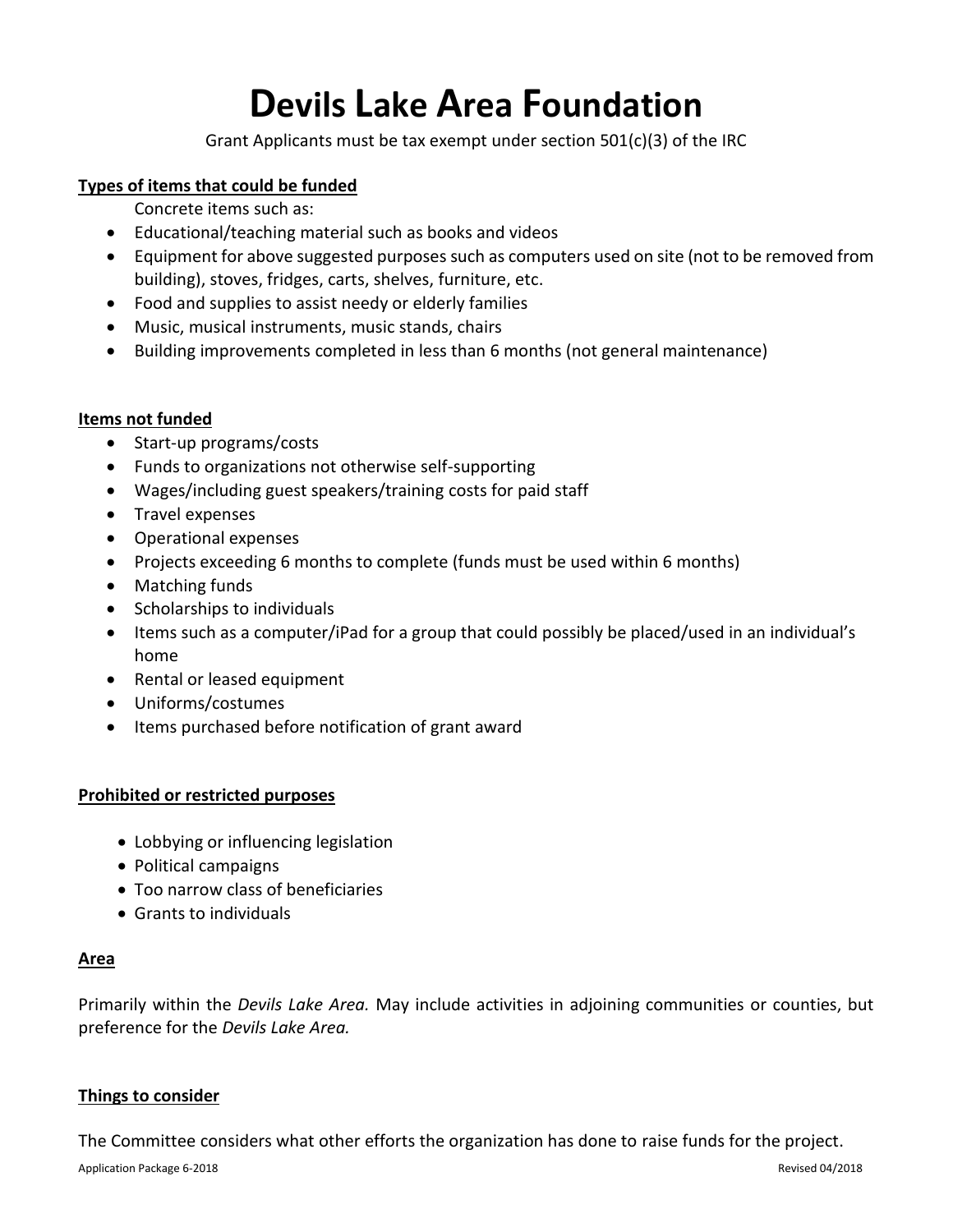# DEVILS LAKE AREA FOUNDATION

**\*\*\*Please read carefully\*\*\* Important instructions for applicants Failure to comply will disqualify your application Applicants must be tax exempt under IRC 501(C)(3)**

1) All pertinent information **must be on the original application form**. The Trustee's committee members only receive copies of the front side of the one page application form prior to the meeting.

2) Attach a **photocopy of the Internal Revenue Service letter** determining the applicant organization to be a non-profit, tax-exempt organization under **IRC code 501(C)(3)** or an official letter stating the organization is a government entity. *You must have a federal tax exempt status and include your federal tax id number.* The secretary of state's certificate is **not** acceptable. It is the applicant's responsibility to provide this each time they apply.

3) Attach **a copy of your board meeting minutes or a current letter** indicating that the grant request and the contact person listed on the application are **endorsed by the governing board of the sponsoring organization.** This needs to state that the person applying has the approval from the board to apply to the Devils Lake Area Foundation for the specific purpose listed on the grant. This must have a current date. (This could be a copy of the minutes of an official meeting or a letter from a senior officer of the organization quoting the action taken)

### Original application with required attachments must be in our office at 300 4<sup>th</sup> Street NE by **4:30 on the last business day of May or November.**

*\*\*Incomplete applications or applications submitted which do not include the above will be ineligible. There will be no extension of the deadline for failing to submit a complete application with the above attachments*.

Any grant received must be used for the specific items it was granted for. Naturally, any funds not used for the specific purpose granted, or in the event the costs were less than the requested amount, the remaining funds must be returned to the devils lake area foundation. **Funds may not be used for items purchased before notification of the grant award**.

Proof (receipts) must be provided to Devils Lake Area Foundation within six months of receipt of grant.